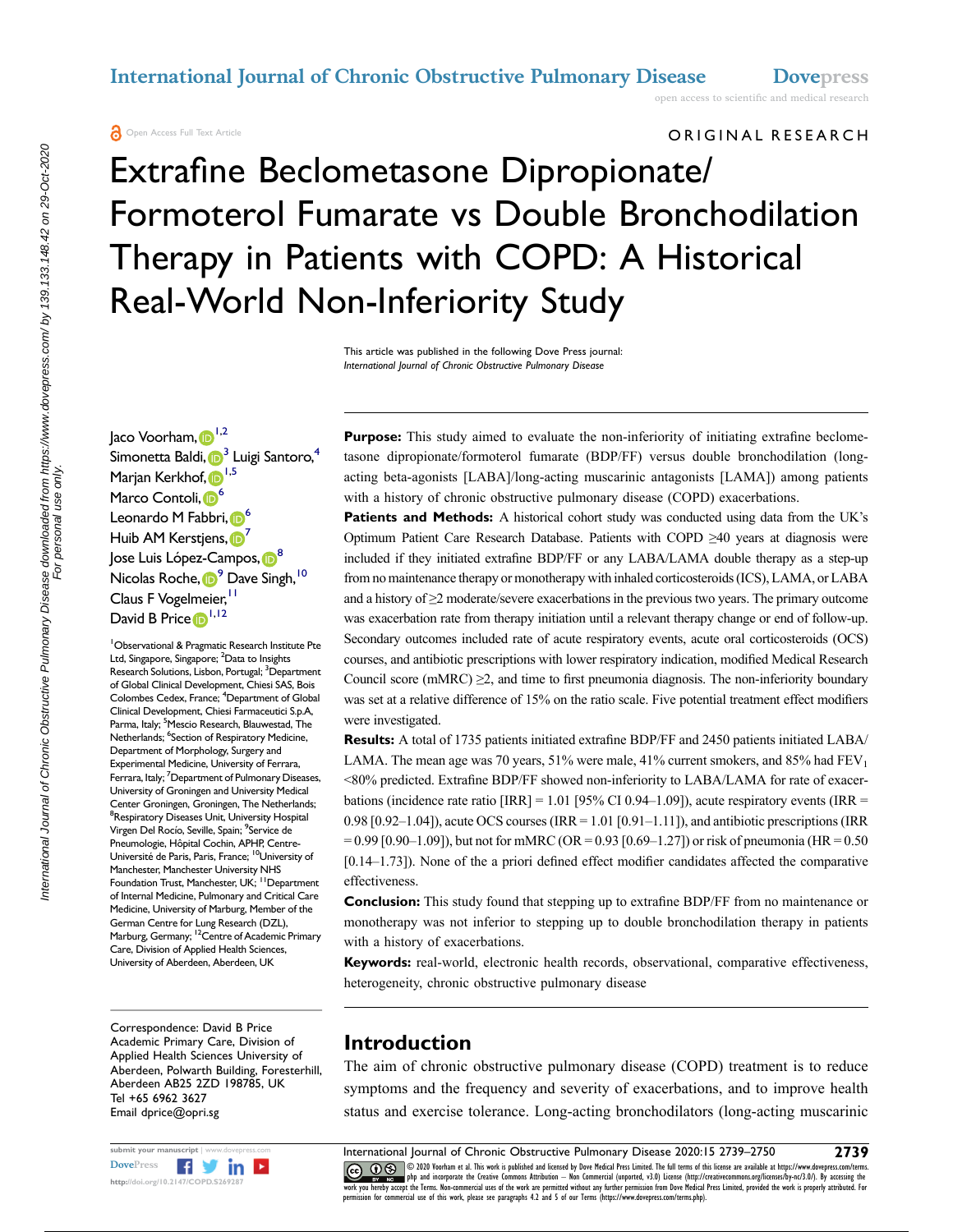<span id="page-1-2"></span><span id="page-1-1"></span><span id="page-1-0"></span>antagonists [LAMAs] and long-acting beta-agonists [LABAs]) are the mainstay of therapeutic management for COPD; their combined use can result in greater bene-fits than from either therapy alone.<sup>1–[5](#page-10-1)</sup> Inhaled corticosteroids (ICS)/LABA combinations are also more effective than each component alone, especially for exacerbation prevention[.6](#page-10-2) Furthermore, higher blood eosinophil counts is a biomarker associated with an increased benefit from ICS[.7](#page-10-3) Therefore, in the Global Initiative for Chronic Obstructive Lung Disease (GOLD) 2020 recommendations, ICS/LABA is indicated as a step-up from bronchodilator monotherapy for exacerbating patients (at least two moderate or one severe exacerbation in the previous year) with a blood eosinophil count above 100 cells/ $\mu$ L.<sup>8</sup> However, these recommendations are solely based on insights obtained from randomized clinical trials. The realworld evidence on the effectiveness of ICS/LABA in such patients compared with other treatment combinations remains limited. Since patients in randomized trials are not necessarily representative of the patients with COPD in real life, we need real-world evidence added to the trial insights to ensure optimal disease management recommendations.

<span id="page-1-5"></span><span id="page-1-4"></span><span id="page-1-3"></span>The FLAME study showed that indacaterol/glycopyrronium (LABA/LAMA) was more effective than fluticasone/salmeterol in exacerbation prevention in patients with a history of exacerbations.<sup>9</sup> Only 19.3% of patients in the FLAME study however, had a history of two or more moderate to severe exacerbations in the previous year. In another trial (IMPACT), different results were reported regarding the respective efficacy of these two therapeutic options.[10](#page-10-6) This discrepancy could relate to variations in study populations (over 50% of the patients included in the IMPACT study had two or more exacerbations) and/or previous treatment history. The abrupt withdrawal of steroids in patients assigned to the LABA/LAMA arm, in addition to the inclusion of patients with asthma in the IMPACT trial, likely contributed to the rapid increase in exacerbations seen in the LABA/LAMA arm.<sup>[11](#page-10-7)</sup>

<span id="page-1-11"></span><span id="page-1-9"></span><span id="page-1-8"></span><span id="page-1-7"></span><span id="page-1-6"></span>Extrafine formulations of inhaled treatments increase drug delivery to the small airways,  $12$  which may improve the benefit of ICS for exacerbation prevention in COPD, where small airway inflammation is prominent. A unique feature of extrafine beclometasone dipropionate/formoterol fumarate (BDP/FF) combination in a single inhaler is that it may be associated with increased effectiveness<sup>[13](#page-10-9)</sup> and lower risk of pneumonia.<sup>[14](#page-11-0)</sup> There are no real-world evidence studies on the comparative effectiveness of initiating a fixed-dose combination of extrafine BDP/FF in a single inhaler versus LABA/LAMA.

<span id="page-1-10"></span>We aimed to determine whether initiating treatment with an extrafine BDP/FF combination in a single inhaler was at least as effective as double bronchodilator therapy (LABA/LAMA) in terms of reducing COPD exacerbations in patients with COPD and a history of exacerbations in a historical cohort extracted from 2002 to 2019. Several patient characteristics have been identified before as risk factors for disease severity.<sup>[15](#page-11-1)-[17](#page-11-2)</sup> Therefore, we also aimed to determine how the comparative effectiveness was modified by the exacerbation burden in the baseline year, most recent blood eosinophil count, degree of airflow limitation, COPD GOLD group, and number of concomitant drugs prescribed in the baseline year.

# **Materials and Methods** Study Design and Data Source

This was a historical cohort study comparing patients with COPD and a history of exacerbations who initiated extrafine BDP/FF (ICS/LABA) to those who initiated LABA/ LAMA double therapy in the United Kingdom (UK; [Figure 1](#page-2-0)). The index date, which was the date of therapy initiation, separated a one-year baseline period and the outcome period. Data were extracted for patients who stepped up to extrafine BDP/FF or LABA/LAMA from either no maintenance therapy, or monotherapy with ICS, LAMA, or LABA between 2002 and 2019. The study used primary care data from the Optimum Patient Care Research Database (OPCRD; [https://opcrd.co.uk/\)](https://opcrd.co.uk/). OPCRD contains anonymized, longitudinal medical record data for over eight million patients from over 700 primary care practices. The median follow-up duration of medical records is 13 years. These data contain information on demographic and lifestyle parameters, clinical events, referrals to and feedback from specialists, and prescriptions. It is a high-quality data source used regularly in clinical, epidemiological, and pharmaceutical research[.18,](#page-11-3)[19](#page-11-4) OPCRD is approved by the Health Research Authority for clinical research use and governed by the Anonymised Data Ethics & Protocol Transparency (ADEPT) Committee, an independent body of experts and regulators commissioned by the Respiratory Effectiveness Group (REG, [http://www.effectivenessevaluation.org/\)](http://www.effectivenessevaluation.org/). This study was approved by the ADEPT committee (approval reference ADEPT0419).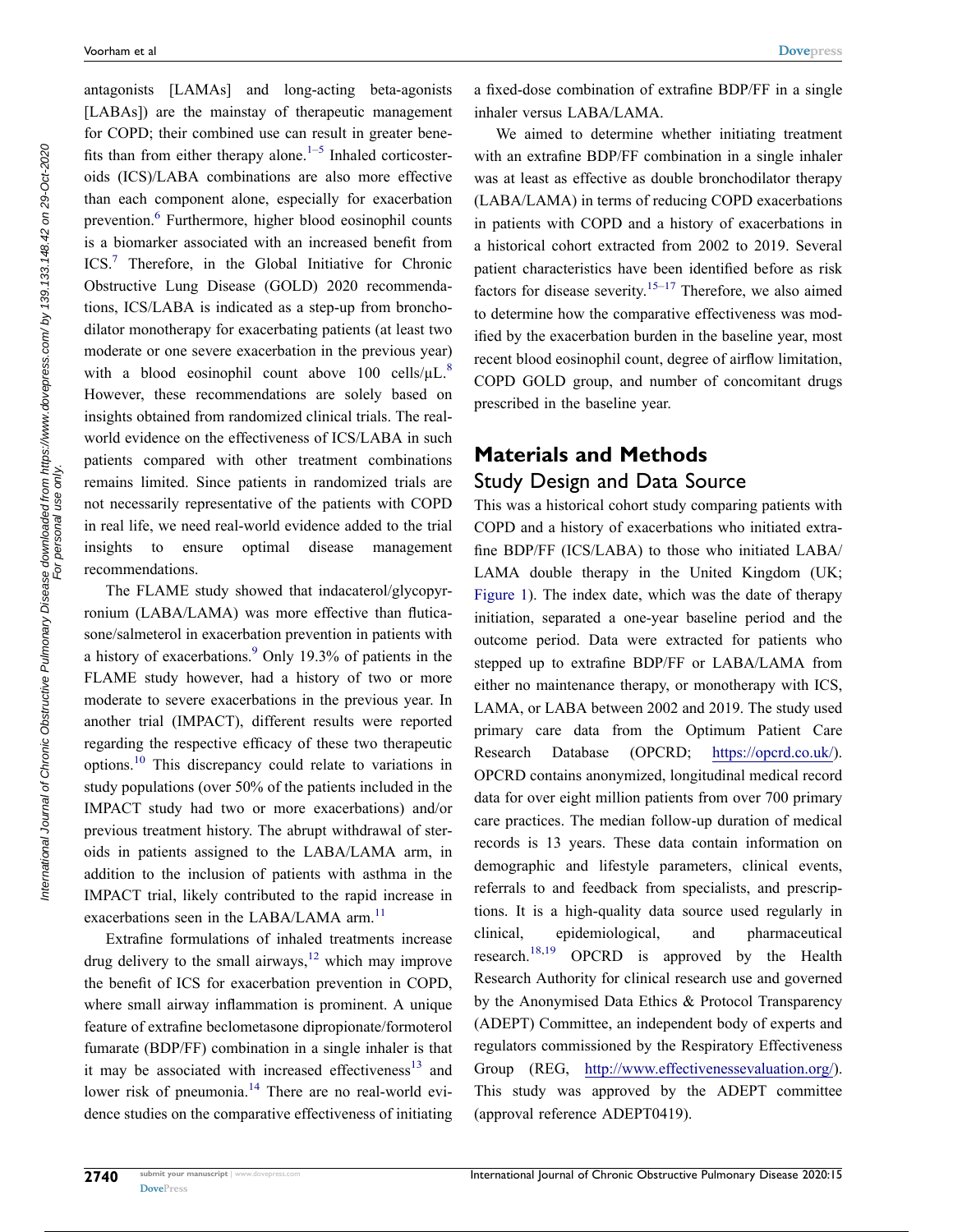International Journal of Chronic Obstructive Pulmonary Disease downloaded from https://www.dovepress.com/ by 139.133.148.42 on 29-Oct-2020<br>For personal use only use only use only. International Journal of Chronic Obstructive Pulmonary Disease downloaded from https://www.dovepress.com/ by 139.133.148.42 on 29-Oct-2020 For personal use only.

<span id="page-2-0"></span>

**Figure 1** Study design.

**Abbreviations:** COPD, chronic obstructive pulmonary disease; extrafine BDP/FF, extrafine beclometasone dipropionate/formoterol fumarate; LABA, long-acting betaagonist; LAMA, long-acting muscarinic antagonist; ACOS, asthma-COPD overlap syndrome; mMRC, Modified Medical Research Council Dyspnea Scale.

### Study Population

Patients were included in the study if they met the following criteria: 1) initiated extrafine fixed dose combination ICS/ LABA (extrafine BDP/FF) or any LABA/LAMA double therapy, either as a fixed-dose combination or two separate inhalers, as a step-up from no maintenance therapy or monotherapy with ICS, LAMA, or LABA; 2) received the initiated therapy for at least 90 days (to avoid the inclusion of artefacts, temporary medical records, and temporary interruption of one medication class); 3) had a diagnostic Read code for COPD, not followed by a COPD "resolved" code; 4) were aged  $\geq 40$  years at index date; 5) had at least one year of continuous practice data prior to the index date (baseline year); and 6) had two or more moderate/severe exacerbations (see [Table 1](#page-3-0) for definition) in the two years prior to and including the index date. With this 2-year period we optimize the use of available longitudinal data, resulting in greater ability to assess effect modification by exacerbation burden.

Patients who had active asthma at or after the index date (defined as  $\geq 1$  diagnostic Read code for asthma or  $\geq 1$ asthma monitoring or review Read code recorded), a Read code for Asthma-COPD overlap syndrome as the COPD diagnostic code, a diagnostic code for other chronic lower respiratory conditions ever recorded, or no evidence of smoking ever were excluded from the analyses. All code lists are available from the authors upon request. Code lists for COPD and asthma were based on version 38 of the Quality and Outcomes Framework business rules, a payfor-performance scheme active in the UK since 2004,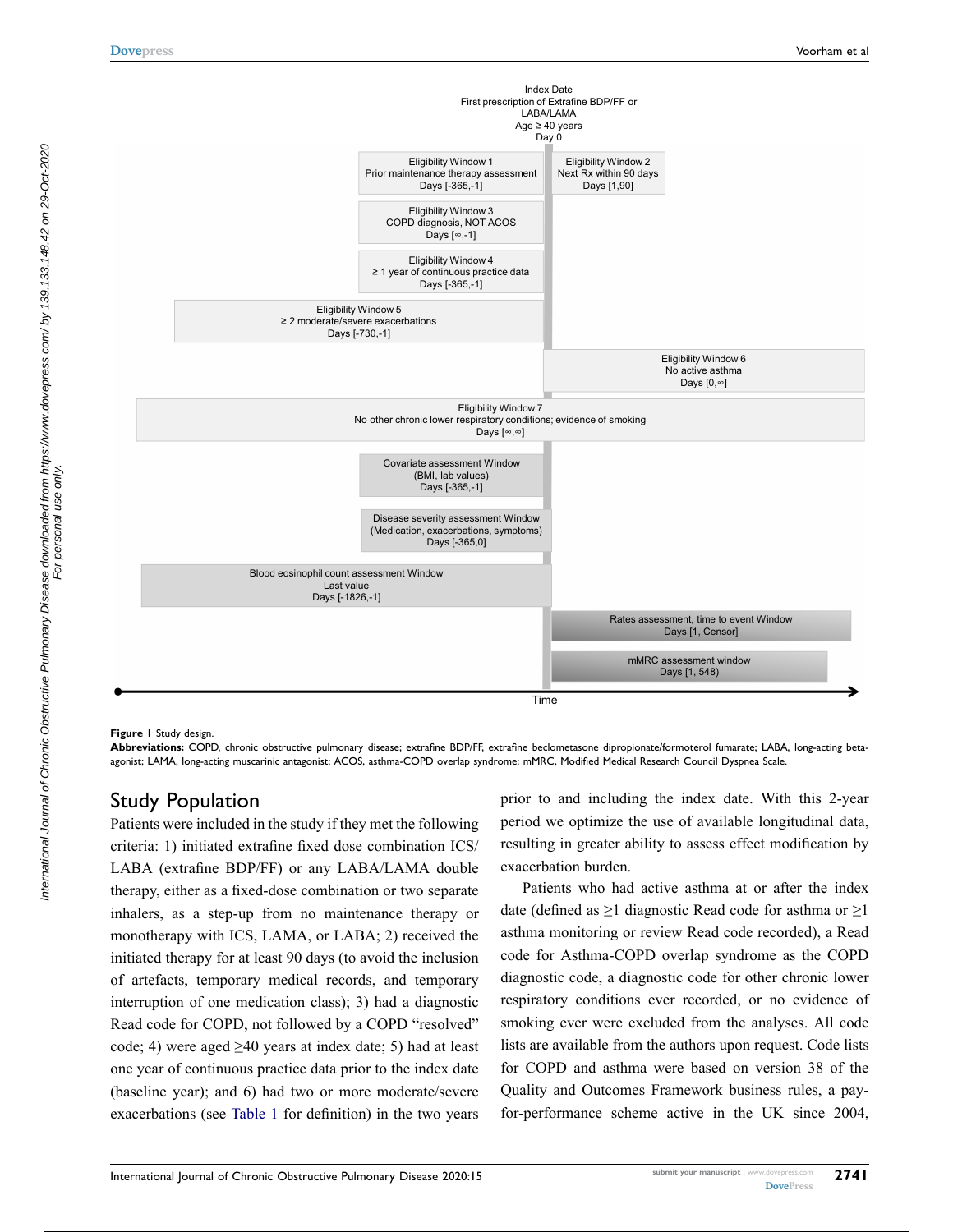<span id="page-3-1"></span>which has resulted in highly accurate recording of diagnoses.[20](#page-11-5) In line with a recently suggested framework of graphical representation of studies done in health care databases, $21$  we provide such detailed information in [Figure 1](#page-2-0).

<span id="page-3-2"></span>Patients were divided into two exposure groups: those who initiated extrafine BDP/FF in a single inhaler and those who initiated LABA/LAMA. Where a patient was eligible for both groups, the LABA/LAMA initiation date was used, to avoid a patient being used twice in the analyses. Where multiple initiation dates of the same drug group occurred, the first date was used as the index date in the analyses.

### Study Outcomes

The primary outcome was the annualized rate of moderate/ severe COPD exacerbations (see [Table 1](#page-3-0) for definition) during follow-up. Follow-up began on the index date (ie therapy initiation) and continued until the patient left the practice, had a relevant therapy change, or until the last date of the practice's data collection. In the extrafine BDP/ FF group, a relevant therapy change comprised a switch to triple therapy (ICS/LABA/LAMA), a switch to another ICS/LABA, or a switch to no maintenance therapy, LAMA or LABA monotherapy, or LABA/LAMA double therapy when extrafine BDP/FF was not switched back to within six months. This tolerance period of six months was used to avoid exposure misclassification due to apparent small changes in therapy which could be the result of artefacts in the data. In the LABA/LAMA group, a relevant therapy change comprised a switch to an ICScontaining therapy or a switch to no maintenance therapy or LAMA or LABA monotherapy when LABA/LAMA was not switched back to within six months. The secondary outcomes were rate of acute respiratory events, acute oral corticosteroids courses, and antibiotic prescriptions with lower respiratory indication, modified Medical Research Council score (mMRC) within 18 months after index date, and time to first pneumonia diagnosis. Details on the primary and secondary outcomes are presented in [Table 1](#page-3-0).

### Data Analyses

Analyses were performed using Stata MP/6 version 15.1 (StataCorp, College Station, TX). The type and duration of prior maintenance therapies were assessed for all patients included.

<span id="page-3-0"></span>

| Outcome   | <b>Definitions</b>                                                                                                                                                                                                                                                                                                                                                                                                                                                                                                                                                                                                                                                                                                                                                                                                                                                                                                                                                                                                                                                                                                          |
|-----------|-----------------------------------------------------------------------------------------------------------------------------------------------------------------------------------------------------------------------------------------------------------------------------------------------------------------------------------------------------------------------------------------------------------------------------------------------------------------------------------------------------------------------------------------------------------------------------------------------------------------------------------------------------------------------------------------------------------------------------------------------------------------------------------------------------------------------------------------------------------------------------------------------------------------------------------------------------------------------------------------------------------------------------------------------------------------------------------------------------------------------------|
| Primary   | Rate of moderate/severe COPD exacerbations during<br>the entire follow-up (ie until end of data availability or<br>censoring due to a relevant therapy change) defined as:<br>Respiratory-related hospital attendance/admission<br>(based on GP medical record data) AND/OR,<br>Respiratory-related A&E attendance (based on GP<br>medical record data) AND/OR,<br>Acute OCS course prescription AND/OR,<br>Antibiotics prescribed with evidence of a lower<br>respiratory consultation on the same day.<br>Events occurring within 14 days of a previous event<br>were considered part of the same episode.<br>A relevant therapy change was either discontinua-<br>tion of the index therapy or additional medication.                                                                                                                                                                                                                                                                                                                                                                                                    |
| Secondary | Rate of occurrences during the entire follow-up of:<br>1. Acute respiratory events (defined as a moderate/severe<br>exacerbation or an unplanned respiratory-related con-<br>sultation, not for annual monitoring/review).<br>2. Acute OCS courses.<br>3. Antibiotic prescriptions with evidence of lower<br>respiratory consultation.<br>4. mMRC score within 18 months after index date<br>$(≥2$ vs ≤2).<br>5. Time to first pneumonia diagnosis (diagnostic code<br>with a code for a chest X-ray within 30 days around<br>the date).<br>6. Treatment failure (defined as the occurrence of<br>a moderate/severe exacerbation, prescription of addi-<br>tional chronic COPD therapy, or a step-up to triple<br>therapy after the index date). This was an a priori<br>secondary outcome, but not included for the purpose<br>of this paper as the reasons for treatment failure were<br>very different between the study arms, and we there-<br>fore judged it to be a poor indicator of treatment<br>effectiveness.<br>Events occurring within 14 days of a previous event<br>were considered part of the same episode. |

**Abbreviations:** COPD, chronic obstructive pulmonary disease; GP, general practice; mMRC, Modified Medical Research Council Dyspnea Scale; OCS, oral corticosteroid.

Continuous variables were summarized using descriptive statistics of central tendency (mean and median) and dispersion (standard deviation [SD] and interquartile range [IQR]). Categorical variables were described with frequencies and percentages. The standardized mean difference (SMD) was used to quantify differences in both continuous and categorical variables between the groups at baseline. We considered an SMD  $\leq 10\%$  to indicate sufficient balance between the groups.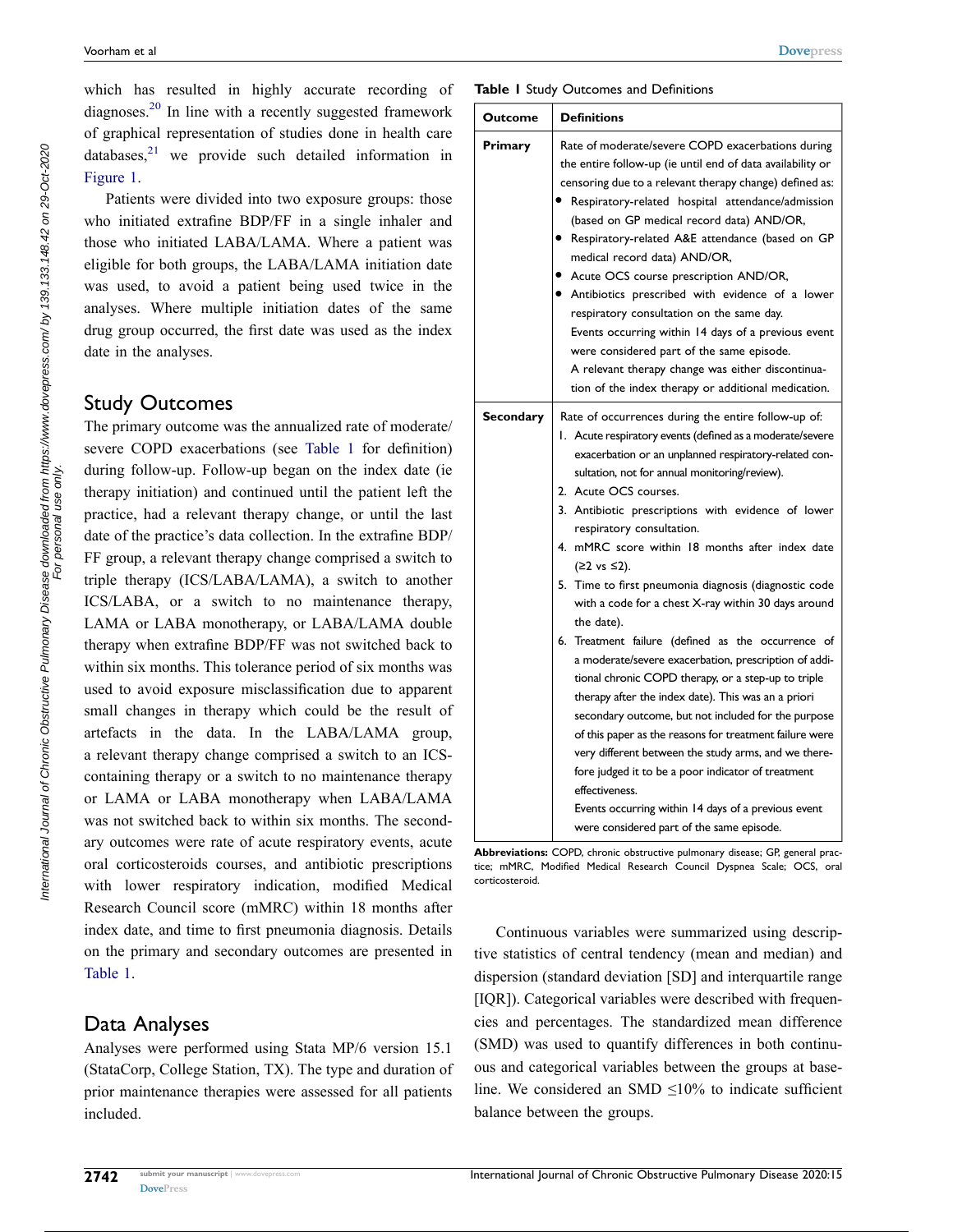International Journal of Chronic Obstructive Pulmonary Disease downloaded from https://www.dovepress.com/ by 139.133.148.42 on 29-Oct-2020<br>For personal use only end was computed by 133.148.2020 International Journal of Chronic Obstructive Pulmonary Disease downloaded from https://www.dovepress.com/ by 139.133.148.42 on 29-Oct-2020 For personal use only.

Inverse probability of treatment (IPT) weighting was used to account for potential biases such as indication bias, as attempts to match the study groups resulted in 29–50% loss in patient numbers and selection of less severely ill patients. A propensity score was generated with a logistic regression model using all available baseline characteristics which had shown an association to the outcome of interest. The propensity score was used to weight the data with the inverse of the treatment probability. Weights above the 99th percentile and below the 1st percentile were truncated at these values. Weighted SMDs were calculated to verify the balancing effect of the IPT weighting approach.

The number of patients who improved (ie, fewer number of exacerbations in the one-year follow-up period compared to the baseline period), remained stable (same number), and worsened (more in the one-year follow-up period than the baseline period) was calculated in those patients with at least one year of follow-up. Unadjusted and IPT weighted changes are reported.

<span id="page-4-0"></span>Non-inferiority of initiating extrafine BDP/FF versus double bronchodilators was tested in per protocol analyses. The upper boundary of non-inferiority was set at a relative difference of 15% (corresponding to a hazard ratio [HR], incidence rate ratio [IRR], or odds ratio [OR] for outcomes with extrafine BDP/FF versus LABA/LAMA of 1.15) based on clinical and statistical considerations. The margin was defined on the limit of the 95% confidence interval that is closest to the null effect. $22$  Clinical judgement was applied to choose the fraction of the null effect that must be preserved by the active drug, in this case 50%. Event rates over the entire follow-up period were analyzed using conditional negative binomial regression, weighted by the logarithm of the duration of follow-up to account for differences in length of follow-up between patients and adjusted for covariates that caused a change in estimate of >2% in the IPT weighted analyses. Given the number of extrafine BDP/FF and LABA/LAMA initiators in this study, there was 90% power, using 5% significance, to detect a minimal difference in exacerbation rate of 10%. Time-to-event analyses were used to analyze the association between treatment and time to first pneumonia diagnosis with right censoring at the time of loss to follow-up or treatment change, adjusted for residual confounders following IPT weighting. To account for multiple testing, Holm's method<sup>23</sup> was used to adjust significance levels for the six primary and secondary outcomes. Patients with a history of asthma and/or a diagnosis of allergic rhinitis

were excluded in sensitivity analyses to assess the robustness of the findings with regards to incomplete exclusion of patients with concomitant asthma.

Effect modification was assessed for the following five candidates: exacerbation burden in the baseline year, most recent blood eosinophil count (within five years), degree of airflow limitation (FEV1% predicted), COPD GOLD group (A-D), and number of distinct drugs (apart from COPD drugs) prescribed in the baseline year. Effect modification was tested by introducing an interaction term between exposure and the candidate modifier into the regression models. Significance levels for the interaction terms were adjusted using Holm's method.

The study population was created in 2018, and thus a large majority of patients had their index date before the changes in COPD treatment recommendations after 2018. More specifically, the 2019 GOLD Report version recommended incorporating the use of peripheral blood eosinophil counts to predict the efficacy of ICS for exacerbation prevention[.8](#page-10-4) Therefore, we further assessed the effect of blood eosinophil count on the comparative effectiveness, as post hoc analyses, in the following COPD subgroups: a) patients with  $\geq 1$  severe or  $\geq 2$  moderate exacerbations in the one-year baseline period (1597 LABA/LAMA and 1244 extrafineBDP/FF initiators), b) patients with  $\geq$ 3 moderate/severe exacerbations in the one-year baseline period (734 LABA/LAMA and 681 extrafine BDP/FF initiators), and c) patients who stepped up from either LAMA or LABA monotherapy (669 LABA/LAMA and 283 extrafine BDP/FF initiators). Please refer to the online [Supplementary Materials](https://www.dovepress.com/get_supplementary_file.php?f=269287.docx) for further details regarding methodology.

### Role of the Funding Source

The funder of the study participated in the study design. All authors, including those employed by the funder of the study, participated in the data interpretation, and writing of the manuscript. All authors had full access to study results and had final responsibility for the decision to submit for publication.

### **Results**

<span id="page-4-1"></span>A total of 1735 eligible patients initiated extrafine BDP/FF and 2450 patients initiated LABA/LAMA. A patient flow chart is displayed in [Figure 2](#page-5-0). Weighted summary statistics of demographic and clinical characteristics of patients who initiated extrafine BDP/FF and those who initiated LABA/ LAMA are presented in [Table 2](#page-6-0) (and [Table e1](https://www.dovepress.com/get_supplementary_file.php?f=269287.docx) in the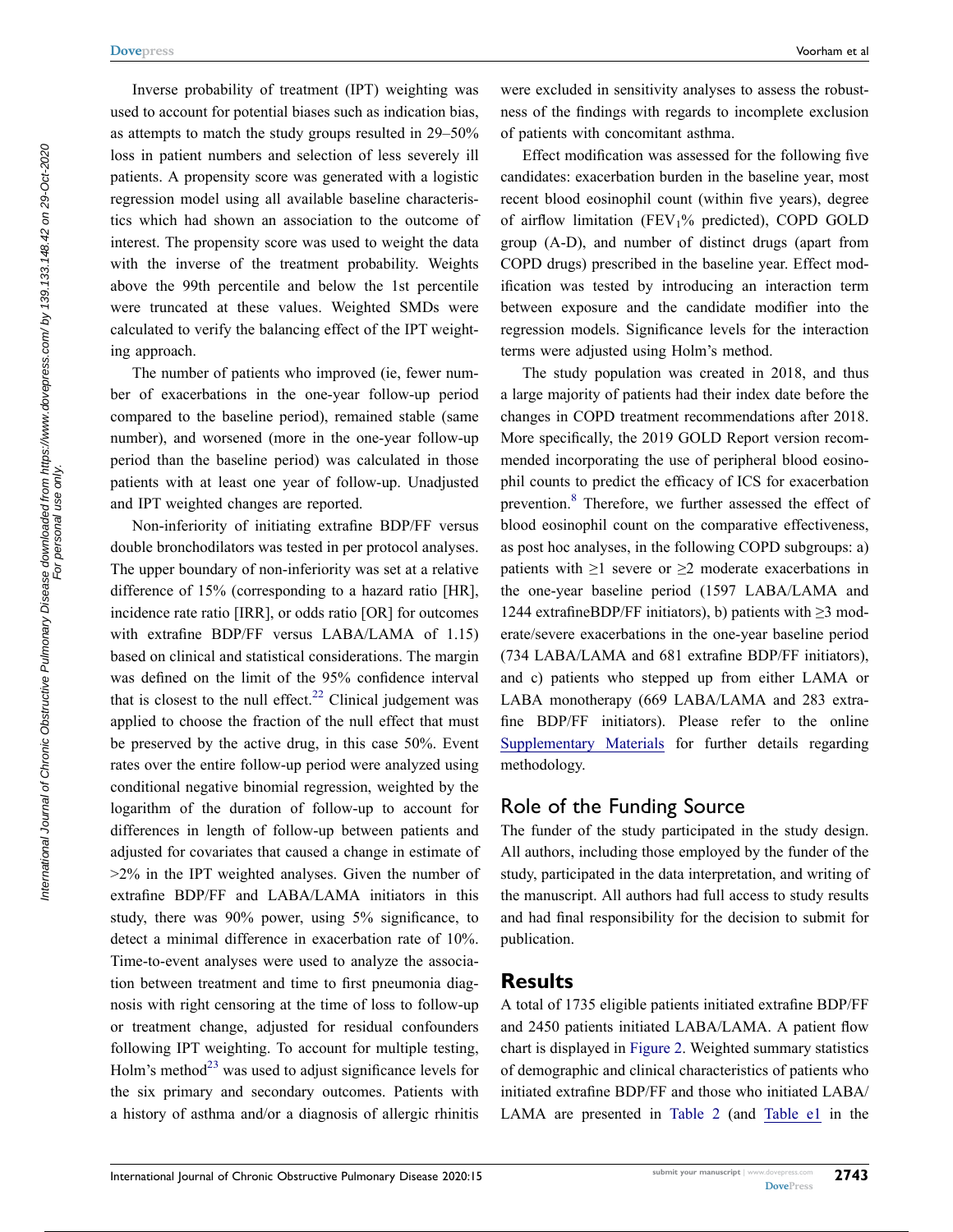

<span id="page-5-0"></span>

**Figure 2** Patient flowchart.

**Abbreviations:** ACOS, asthma-COPD overlap syndrome; LAMA, long-acting muscarinic antagonist; LABA, long-acting beta-agonist; ICS, inhaled corticosteroids; Extrafine BDP/FF, extrafine Beclometasone dipropionate/formoterol fumarate.

[Online Supplementary Materials\)](https://www.dovepress.com/get_supplementary_file.php?f=269287.docx). Ninety-four percent (73/ 78) of characteristics were well balanced (SMD≤10%) between treatment groups following weighting. The mean age in both groups was 70 years and around half of patients were male. Over 30% of patients in both groups belonged to GOLD group D at baseline. Unweighted baseline characteristics are presented in [supplementary Table](https://www.dovepress.com/get_supplementary_file.php?f=269287.docx)  [e2](https://www.dovepress.com/get_supplementary_file.php?f=269287.docx). Notably, in the baseline year a higher percentage of extrafine BPD/FF initiators experienced from 3 to >5 exacerbations (43.6%) in comparison to LABA/LAMA initiators (33.9%). In the meantime, a higher percentage of LABA/LAMA initiators experienced from 0 to 2 exacerbations (66.1%) in comparison to extrafine BDP/ FF initiators (56.6%). This imbalance was confirmed by the standardized mean difference of 23.8.

The duration of therapies prior to the index date and the time patients stayed on the index therapy was similar between patients who initiated extrafine BDP/FF and those who initiated LABA/LAMA. Approximately 38% of patients in each group received refill prescriptions for their index therapy for at least one year. The duration of follow-up was 1.5 years for both groups.

The number of patients who improved, remained stable, or worsened from the baseline year to the first follow-up year for each outcome variable is displayed in [Table 3](#page-7-0). Both treatment groups showed a reduction in the number of exacerbations from the baseline to the outcome year (61% of extrafine BDP/FF and 58% of LABA/LAMA initiators). The percentage of extrafine BDP/FF initiators who worsened was 21.5% compared to 23.5% of LABA/LAMA initiators [\(Table 3\)](#page-7-0).

### Multivariable Outcome Models

Extrafine BDP/FF was non-inferior to LABA/LAMA for the primary outcome in the weighted model; the upper confidence limit for exacerbation rate of 1.09 was below the prespecified non-inferiority margin of 1.15 (IRR = 1.01 [95% CI 0.94–-1.09]; [Figure 3\)](#page-7-1). Extrafine BDP/FF was also non-inferior to LABA/LAMA for secondary outcomes including rate of acute respiratory events  $\text{(IRR} = 0.98 \, [0.92 - 1.04]$ , acute OCS courses (IRR =  $1.01$  [0.91–1.11]), and antibiotic prescriptions with evidence of lower respiratory indication (IRR  $= 0.99$ ) [0.90–1.09]; [Figure 3\)](#page-7-1). However, non-inferiority was not achieved for the secondary outcomes of having an mMRC score  $\geq$  (HR = 0.96 [0.74–1.23]) and risk of a pneumonia infection (HR =  $0.50$  [0.14–1.73]). See [Table e3](https://www.dovepress.com/get_supplementary_file.php?f=269287.docx) in the [Online](https://www.dovepress.com/get_supplementary_file.php?f=269287.docx) [Supplementary Materials](https://www.dovepress.com/get_supplementary_file.php?f=269287.docx) for unadjusted data on follow-up and outcomes. Results were similar when patients with a history of asthma and/or rhinitis were excluded in sensitivity analyses (see [Figure e1](https://www.dovepress.com/get_supplementary_file.php?f=269287.docx) in the [Online Supplementary Materials\)](https://www.dovepress.com/get_supplementary_file.php?f=269287.docx).

### Effect Modification

There was no evidence that any of the a priori candidate modifiers (blood eosinophil count, exacerbations, GOLD group,  $FEV<sub>1%</sub>$  predicted, other medication burden) significantly changed the comparative effectiveness between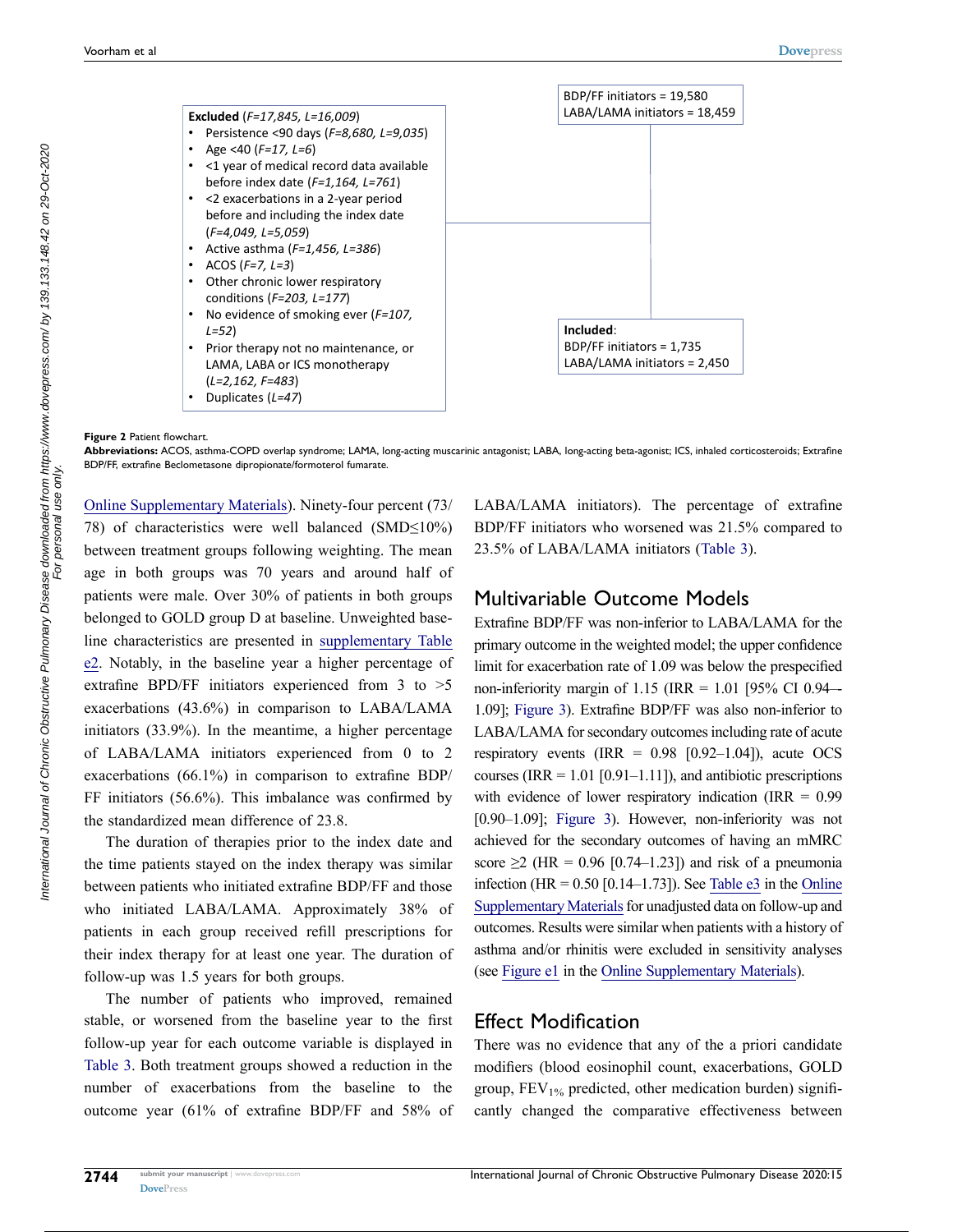### <span id="page-6-0"></span>**Table 2** Baseline Characterization of IPT Weighted Population

| Variable                                      |                                                                                                                                                                                                                                          | LABA/LAMA (N=2450)                                                                                           | Extrafine BDP/FF (N=1735)                                                                                    | <b>SMD</b> |
|-----------------------------------------------|------------------------------------------------------------------------------------------------------------------------------------------------------------------------------------------------------------------------------------------|--------------------------------------------------------------------------------------------------------------|--------------------------------------------------------------------------------------------------------------|------------|
| Age (years)                                   | Mean (SD)                                                                                                                                                                                                                                | 70.4 (10.0)                                                                                                  | 69.8 (10.5)                                                                                                  | 1.9        |
| Male gender                                   | n (%)                                                                                                                                                                                                                                    | 1299 (53.0)                                                                                                  | 822 (47.4)                                                                                                   | 2.7        |
| Smoking status                                | Current, n (%)<br>Former, n (%)<br>Missing, n (%)                                                                                                                                                                                        | 1044(42.6)<br>1389 (56.7)<br>17(0.7)                                                                         | 677 (39.0)<br>1052 (60.6)<br>6(0.3)                                                                          | 0.8        |
| BMI (kg/m2)                                   | $<$ 18.5, n $(\%)$<br>≥18.5 <25, n $(\%)$<br>$≥25$ <30, n (%)<br>≥30, n $(\%)$<br>Missing, n (%)                                                                                                                                         | 115(4.7)<br>750 (30.6)<br>764 (31.2)<br>713 (29.1)<br>108(4.4)                                               | 78 (4.5)<br>525 (30.3)<br>555 (32.0)<br>510 (29.4)<br>67(3.9)                                                | 1.2        |
| Asthma diagnosis ever                         | n (%)                                                                                                                                                                                                                                    | 481 (19.6)                                                                                                   | 496 (28.6)                                                                                                   | 0.7        |
| Eosinophil count (10 <sup>9</sup> /L)         | $<$ 0.05, n $(\%)$<br>$0.05 \le 0.15$ , n $(\%)$<br>$0.15$ < 0.25, n $(\%)$<br>$0.25 \le 0.35$ , n $(\%)$<br>$0.35 \le 0.45$ , n $(\%)$<br>$0.45 \le 0.55$ , n $(\%)$<br>$0.55$ < 0.65, n $(\%)$<br>$\geq$ 0.65, n (%)<br>Missing, n (%) | 80(3.3)<br>593 (24.2)<br>682 (27.8)<br>396 (16.2)<br>180(7.3)<br>95 (3.9)<br>50(2.0)<br>63(2.6)<br>311(12.7) | 67(3.9)<br>407 (23.5)<br>455 (26.2)<br>288 (16.6)<br>147(8.5)<br>84 (4.8)<br>31(1.8)<br>62(3.6)<br>194(11.2) | 1.9        |
| Exacerbations <sup>§</sup>                    | 0, $n$ $(\%)$<br>1, n (%)<br>2, n (%)<br>3, $n$ $(\%)$<br>4, n (%)<br>≥5, n $(% )$                                                                                                                                                       | 216(8.8)<br>608 (24.8)<br>796 (32.5)<br>364 (14.9)<br>204(8.3)<br>262 (10.7)                                 | 114(6.6)<br>306 (17.6)<br>560 (32.3)<br>296 (17.1)<br>175(10.1)<br>284 (16.4)                                | 3.2        |
| Acute OCS courses <sup>§</sup>                | 0, $n$ (%)<br>1, n (%)<br>2, n (%)<br>3, $n$ $(\%)$<br>4, n (%)<br>≥5, n $(% )$                                                                                                                                                          | 1051(42.9)<br>554 (22.6)<br>379 (15.5)<br>170(6.9)<br>111(4.5)<br>185(7.6)                                   | 700 (40.3)<br>346 (19.9)<br>272 (15.7)<br>145(8.4)<br>80(4.6)<br>192 (11.1)                                  | 1.4        |
| Antibiotics courses <sup>§</sup>              | $0, n$ $(\%)$<br>1, n (%)<br>2, n (%)<br>3, n (%)<br>4, n (%)<br>≥5, n $(% )$                                                                                                                                                            | 717 (29.3)<br>825 (33.7)<br>541 (22.1)<br>215(8.8)<br>87(3.6)<br>65(2.7)                                     | 505 (29.1)<br>557 (32.1)<br>386 (22.2)<br>171 (9.9)<br>65(3.7)<br>51(2.9)                                    | 0.9        |
| GOLD group                                    | A, n (%)<br>B, n (%)<br>C, n (%)<br>D, n (%)<br>Missing, n (%)                                                                                                                                                                           | 358 (14.6)<br>348 (14.2)<br>689 (28.1)<br>781 (31.9)<br>274(11.2)                                            | 175(10.1)<br>170 (9.8)<br>575 (33.1)<br>601 (34.6)<br>214(12.3)                                              | 1.7        |
| FEV <sub>1</sub> % predicted in 2-year period | $<$ 30, n $(\%)$<br>$30$ <50, n $(\%)$<br>$50$ <80, n $(\%)$<br>$\geq$ 80, n (%)<br>Missing, n (%)                                                                                                                                       | 84 (3.4)<br>513 (20.9)<br>1164(47.5)<br>319(13.0)<br>370 (15.1)                                              | 92(5.3)<br>385 (22.2)<br>676 (39.0)<br>205 (11.8)<br>377 (21.7)                                              | 0.4        |

**Note:** §: Counts in a 1-year baseline period.

Abbreviations: BMI, body mass index; FEV<sub>1</sub>, forced expiratory volume in 1 second; GOLD, Global Initiative for Chronic Obstructive Pulmonary Disease; IPT, inverse probability of treatment; LABA/LAMA, long-acting beta-agonist plus long-acting muscarinic antagonist; OCS, oral corticosteroids; SD, standard deviation; SMD, IPT weighted standardized mean difference.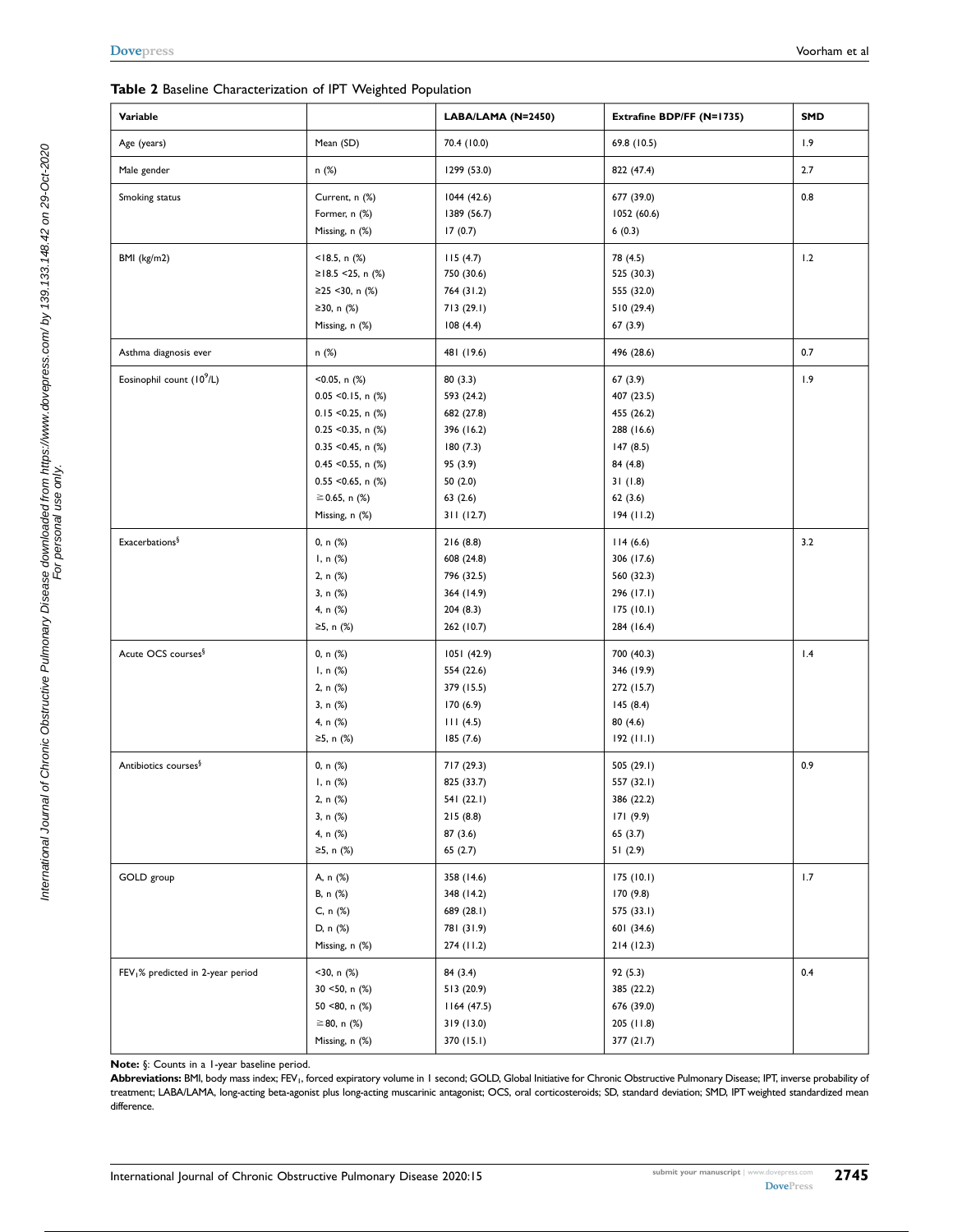| <b>Unadjusted</b>        | LABA/LAMA, N (%) |               |            | Extrafine BDP/FF, N (%) |               |            |  |
|--------------------------|------------------|---------------|------------|-------------------------|---------------|------------|--|
| <b>Outcome</b>           | <b>Improved</b>  | <b>Stable</b> | Worsened   | <b>Improved</b>         | <b>Stable</b> | Worsened   |  |
| <b>Exacerbations</b>     | 1425(58.1)       | 450 (18.4)    | 575 (23.5) | 1058(61.0)              | 304 (17.5)    | 373 (21.5) |  |
| Acute OCS courses        | 928 (37.9)       | 868 (35.4)    | 654 (26.7) | 693 (39.9)              | 529 (30.5)    | 513 (29.6) |  |
| Antibiotics courses      | 1221(49.8)       | 765 (31.2)    | 464 (19.0) | 858 (49.4)              | 591 (34.1)    | 286 (16.5) |  |
| Acute respiratory events | 1430 (58.4)      | 374 (15.2)    | 646 (26.4) | 1071(61.7)              | 255 (14.7)    | 409 (23.6) |  |
| Hospitalizations         | 230(9.4)         | 2092 (85.4)   | 128(5.2)   | 186(10.7)               | 1436 (82.8)   | 113(6.5)   |  |
| A&E attendances          | 92 (3.8)         | 2311(94.3)    | 47 (1.9)   | 97 (5.6)                | 1585 (91.3)   | 53 $(3.1)$ |  |
| <b>IPT Weighted</b>      | LABA/LAMA, N (%) |               |            | Extrafine BDP/FF, N (%) |               |            |  |
|                          |                  |               |            |                         |               |            |  |
| <b>Outcome</b>           | <b>Improved</b>  | <b>Stable</b> | Worsened   | <b>Improved</b>         | <b>Stable</b> | Worsened   |  |
| <b>Exacerbations</b>     | 1278 (58.9)      | 378 (17.4)    | 514(23.7)  | 1205 (59.8)             | 376 (18.7)    | 434 (21.5) |  |
| Acute OCS courses        | 829 (38.1)       | 736 (33.9)    | 604 (27.8) | 792 (39.3)              | 661 (32.8)    | 563 (27.9) |  |
| Antibiotics              | 1088 (50.2)      | 671 (30.9)    | 411(18.9)  | 991 (49.2)              | 685 (34.0)    | 339 (16.8) |  |
| Acute respiratory events | 1264(58.3)       | 326 (15.0)    | 579 (26.7) | 1237(61.4)              | 303 (15.0)    | 476 (23.6) |  |
| Hospitalizations         | 211(9.7)         | 1840 (84.9)   | 118(5.4)   | 205(10.2)               | 1688 (83.7)   | 123(6.1)   |  |

<span id="page-7-0"></span>**Table 3** Number of Patients Who Improved, Remained Stable, or Worsened from 1-Year Baseline to the First Outcome Year

**Abbreviations:** A&E, accident and emergency; LABA/LAMA, long-acting beta-agonist plus long-acting muscarinic antagonist; OCS, oral corticosteroids.

extrafine BDP/FF and LABA/LAMA. The results from assessment of effect modification of the modifier candidates using the primary and secondary outcomes is shown in [Table e4](https://www.dovepress.com/get_supplementary_file.php?f=269287.docx) as p-values of the interaction term in the adjusted outcome models corrected for multiple testing.

In subgroup analyses, no indication that blood eosinophil count was predictive of the rate of exacerbations during follow-up in the extrafine BDP/FF group was found. However, LABA/LAMA tended to lose efficacy in reducing exacerbations with increasing eosinophil count. In the

<span id="page-7-1"></span>

### **Figure 3** Model results, all patients.

**Abbreviations:** Extrafine BDP/FF, extrafine beclometasone dipropionate/formoterol fumarate; LABA/LAMA, long-acting beta-agonist plus long-acting muscarinic antagonist; mMRC, Modified Medical Research Council Dyspnea Scale; OCS, oral corticosteroids.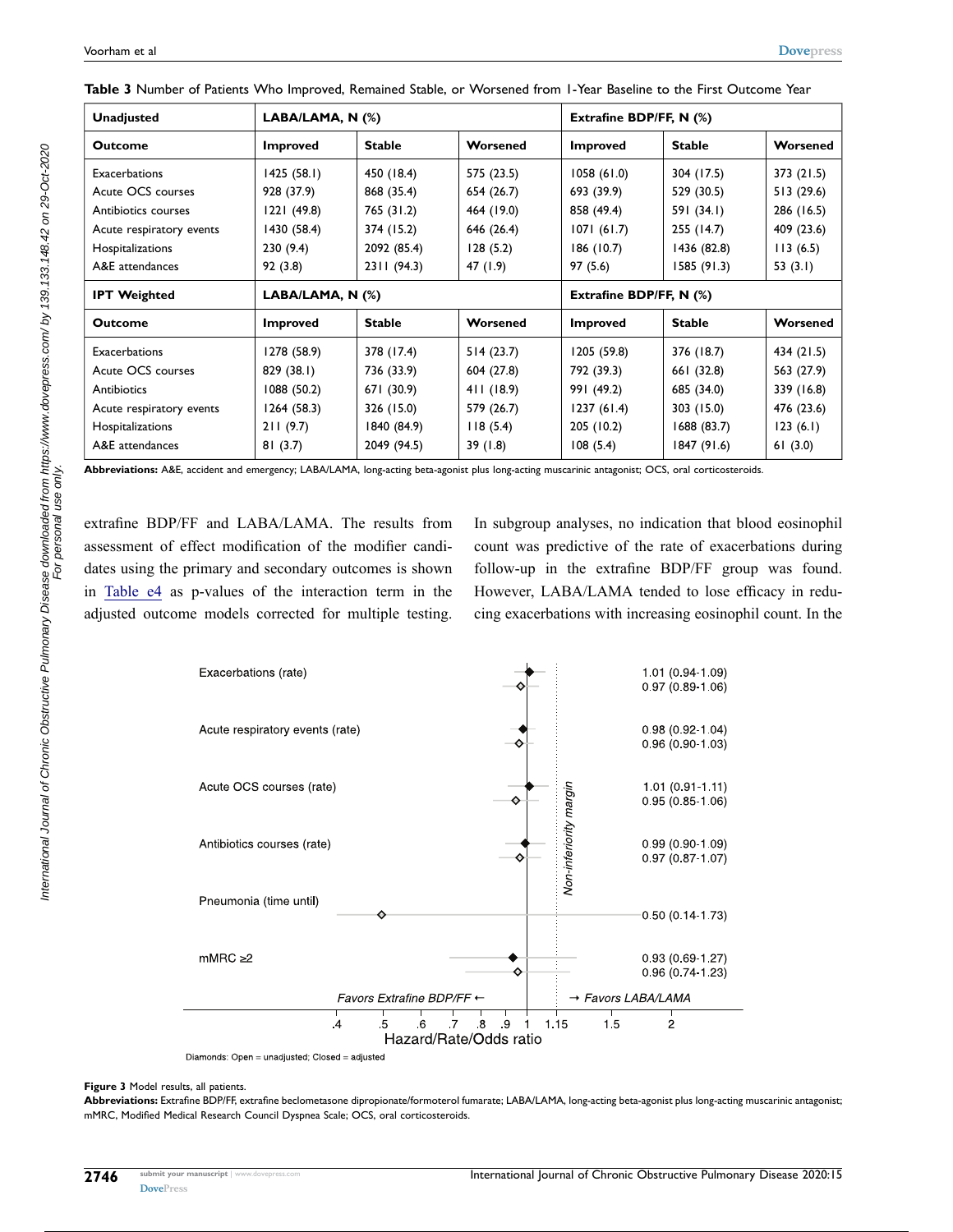subgroup of patients that came from LAMA or LABA monotherapy, blood eosinophil count showed a clear trend (p=0.051) of comparative effectiveness based on the number of SABA inhalers used in favor of extrafine BDP/FF with increasing eosinophil count. See the [Online](https://www.dovepress.com/get_supplementary_file.php?f=269287.docx)  [Supplementary Materials](https://www.dovepress.com/get_supplementary_file.php?f=269287.docx) for results of effect modification in the subgroup analyses ([Figures e2–e3\)](https://www.dovepress.com/get_supplementary_file.php?f=269287.docx).

### **Discussion**

This historical real-world observational study showed similar exacerbation reduction from the baseline to the first outcome year in patients who initiated extrafine BDP/FF and those who initiated LABA/LAMA from no maintenance or monotherapy. Stepping up to extrafine BDP/FF was not inferior to stepping up to double bronchodilation therapy in patients with a history of exacerbations.

Our non-inferiority finding is in agreement with another real-world study comparing LABA/LAMA to any ICS/LABA initiators. $24$  Our results are in contrast to the finding of superiority of indacaterol/glycopyrronium (LABA/LAMA) over fluticasone/salmeterol (ICS/LABA) in exacerbation reduction in the FLAME study.<sup>[9](#page-10-5)</sup> Our study population had a comparable exacerbation burden  $(\geq 2$  in a 2-year baseline vs  $\geq 1$  in a 1-year period in the trial), but we compared different compounds. This might suggest that the extrafine particle size of BDP/FF needs to be taken into account when evaluating the choice between double bronchodilation therapy and ICS/LABA.

<span id="page-8-1"></span>For all outcomes (rates of exacerbations, acute OCS courses, antibiotics courses, and acute respiratory events) non-inferiority of extrafine BDP/FF could be claimed with the exception of having an mMRC score  $\geq 2$  and time until a pneumonia infection. The number of pneumonia cases during follow-up was low ( $n = 15$ ); four with BDP/FF and 11 with LABA/LAMA. This could relate to the molecular characteristics of FF or to the extrafine BDP/FF formulation increasing the volume of drug distribution within the bronchial tree. The pneumonia incidence rate was 0.25 cases per 100 patient-years (in the IMPACT study there was an incidence rate of between 6–10 cases per 100 patient-years<sup>[10](#page-10-6)</sup>), resulting in low statistical power as well as the inability to check models for residual confounding. Similarly, for MRC dyspnoea scale the OR is 0.96. However, the 95% CI is wide, and its upper limit crosses the non-inferiority margin. The result is not unexpected as MRC scores are variably associated with patients' perceptions of respiratory symptom burden or disease severity. [25](#page-11-10)  <span id="page-8-2"></span>None of the candidate modifiers (blood eosinophil count, exacerbations, GOLD group,  $FEV<sub>1</sub>%$  predicted, other medication burden) significantly changed the comparative effectiveness. Although extrafine BDP/FF is licensed for patients with COPD and a  $FEV<sub>1</sub>$ % predicted below 50% and a history of repeated exacerbations,  $2<sup>6</sup>$  we did not find evidence that the comparative effectiveness was different depending on the FEV1% predicted and exacerbation rate in the one-year baseline period. Missing  $FEV<sub>1</sub>$  data may have resulted in loss of power and dilution of any possible effect modification of baseline  $FEV<sub>1</sub>$  on the outcomes after initiation of treatments.

We did not find a significant impact of difference of eosinophil count on the comparative effectiveness, despite a trend when comparing the two treatments in a subpopulation of patients stepping up from LAMA or LABA monotherapy, the patients the treatment guidelines $8$ refer to. In addition, in these patients a trend in favor of extrafine BDP/FF on SABA reduction with increasing eosinophil count exists. The limited number of patients analyzed is preventing us reaching the conclusions provided by Suissa et al, who analyzed a population-based cohort of 12,366 initiators of LAMAs (mainly tiotropium) matched to 12,366 initiators of LABA-ICS.<sup>27</sup> They found that initial treatment with ICS/LABAs was only more effective than with LAMAs in patients with high blood eosinophil counts.

<span id="page-8-3"></span>We used the most recently recorded blood eosinophil count within five years. Almost 45% of the eosinophil counts were recorded within 6 months prior to the index date, 66% within one year, and only 16% were recorded more than two years earlier. Some studies on stability of blood eosinophil counts over time have shown that values remain reasonably stable over a period of two years.<sup>[28](#page-11-13),[29](#page-11-14)</sup> Therefore, we do not think this has affected our results.

<span id="page-8-4"></span>Our data indicate that treatment exposure lasted 1-year in approximately 38% of patients. It is a higher percentage in comparison to figures reported by Suissa et al, who found that 67% of patients in the LABA/LAMA group and 72% in the ICS/LABA group discontinued the treatment after  $3.3$  months.<sup>[24](#page-11-9)</sup>

<span id="page-8-0"></span>The strengths of our study include the large cohort of patients from a real-world setting, representative of the UK population, making our results likely generalizable to the wider COPD population. Some limitations however also need consideration. The OPCRD dataset represents information collected for clinical and routine use rather than specifically for research purposes but reflects real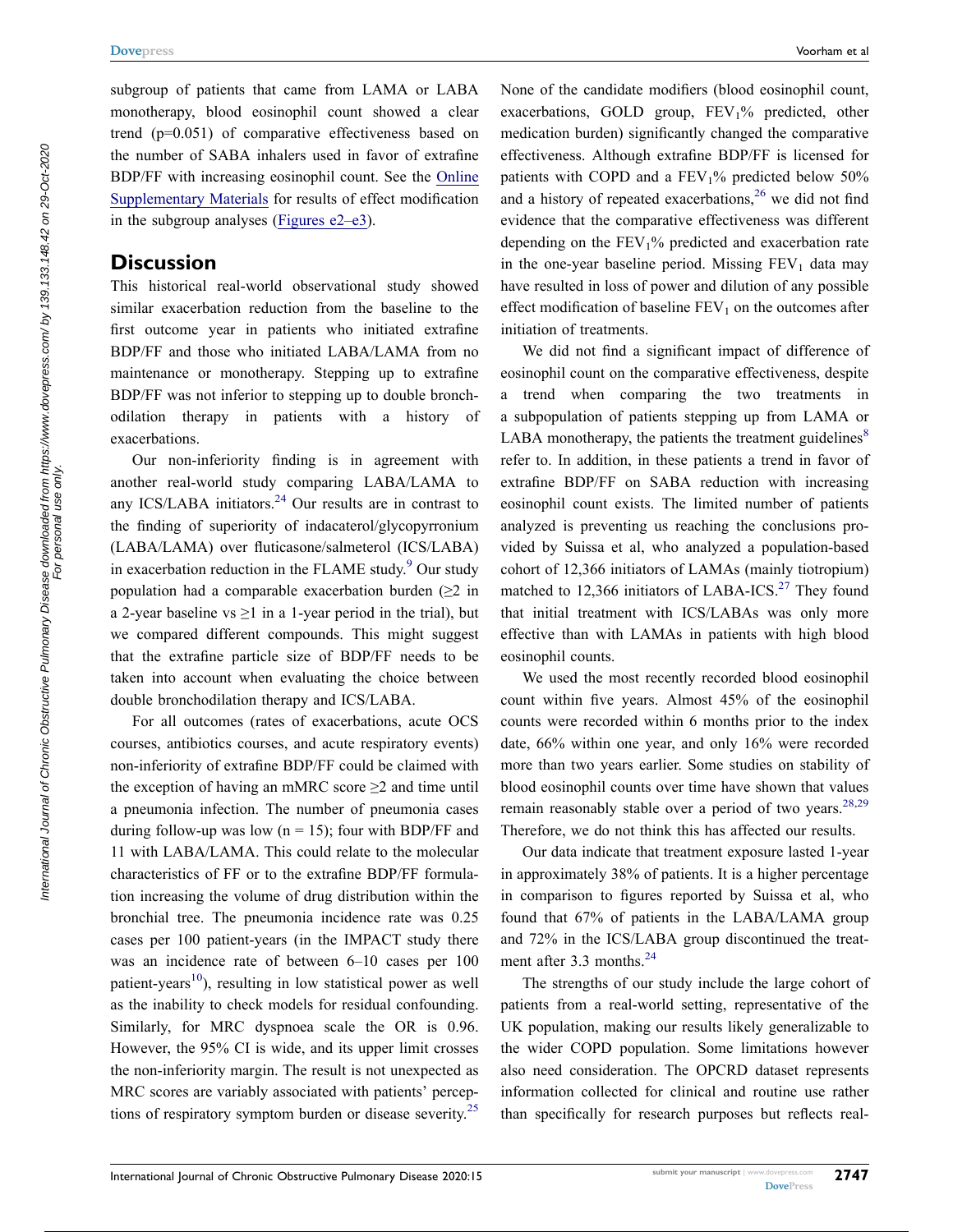world prescribing practices. However, extensive quality control and validity checks are conducted at practice level. Also, the study had limited power to detect differences in pneumonia events due to low incidence rates. Finally, we could only adjust for confounding by measured and considered baseline characteristics of the patients. Thus, we cannot guarantee that our results are unbiased; however, as the most important disease severity indicators were used for propensity score estimation, it is unlikely that any residual bias is large.

### **Conclusion**

In summary, this observational study found that stepping up to extrafine BDP/FF from no maintenance or monotherapy was not inferior to stepping up to double bronchodilation therapy in patients with a history of COPD exacerbations. The study did not identify patient factors that relevantly modified the comparative effectiveness. Notably, the finding that the  $FEV<sub>1</sub>%$  predicted did not modify the comparative effectiveness calls for studies to explore the possibility to indicate extrafine BDP/FF for a broader target population. Overall, these real-world findings confirm how extrafine ICS/LABA fits into maintenance therapy of COPD patients at risk of exacerbations. Eosinophilia should be considered a continuum in therapeutic decision making; however, more studies are needed to better understand how blood eosinophil count interacts with exacerbation burden and treatment choice on exacerbation reduction in larger real-world cohorts.

### **Abbreviations**

ADEPT, Anonymised Data Ethics & Protocol Transparency; BDP, beclometasone dipropionate; COPD, chronic obstructive pulmonary disease;  $FEV<sub>1</sub>$ , forced expiratory volume in one second; FF, formoterol fumarate; HR, hazard ratio; ICS, inhaled corticosteroids; IPT, inverse probability of treatment; IQR, interquartile range; IRR, incidence rate ratio; LABA, long-acting beta-agonists; LAMA, long-acting muscarinic antagonists; mMRC, Modified Medical Research Council Dyspnea Scale; NNB, number needed to benefit; OCS, oral corticosteroids; OPCRD, Optimum Patient Care Research Database; OR, odds ratio; SABA, short-acting beta-2 agonists; SD, standard deviation; SMD, standardized mean difference.

# **Data Sharing Statement**

The dataset supporting the conclusions of this article was derived from the Optimum Patient Care Research Database [\(www.opcrd.co.uk](http://www.opcrd.co.uk)). The OPCRD has ethical approval from the National Health Service (NHS) Research Authority to hold and process anonymised research data (Research Ethics Committee reference: 15/EM/0150). This study was approved by the Anonymised Data Ethics Protocols and Transparency (ADEPT) committee – the independent scientific advisory committee for the OPCRD. The authors do not have permission to give public access to the study dataset; researchers may request access to OPCRD data for their own purposes. Access to OCPRD can be made via the OCPRD website (<https://opcrd.co.uk/our-database/data-requests/>) or via the enquiries email info@opcrd.co.uk.

### **Ethics Approval**

OPCRD has received a favorable opinion for clinical research use from the Health Research Authority (REC reference: 15/EM/0150). Governance is provided by the Anonymous Data Ethics Protocols and Transparency (ADEPT) committee, an independent body of experts and regulators commissioned by the Respiratory Effectiveness Group (REG, <http://www.effectivenessevaluation.org/>) to govern the standard of research conducted on internationally recognized databases. This study was approved by the ADEPT committee (approval reference ADEPT0419) and registered with the European Union electronic Register of Post-Authorization Studies (EUPAS Register number 29223).

### **Acknowledgments**

Dave Singh is supported by the National Institute for Health Research (NIHR). Writing and editorial support was provided by Dr Julia Granerod, supported by the Observational and Pragmatic Research Institute Pte. Ltd (OPRI).

### **Disclosure**

JV and MK were employees of the Observational and Pragmatic Research Institute at the time of the study, which conducted this study and conducted paid research in respiratory disease on behalf of the following other organisations in the past 5 years: Aerocrine, AKL Research and Development Ltd, Almirall, AstraZeneca, Boehringer Ingelheim, Chiesi, GlaxoSmithKline, Mylan, Mundipharma, Napp, Novartis, Orion, Takeda, Teva, Zentiva (a Sanofi company). SB is a full time employee at CHIESI SAS France. LS is a fulltime employee at Chiesi Farmaceutici, Parma, Italy. MC reports grants from Chiesi and University of Ferrara, Italy,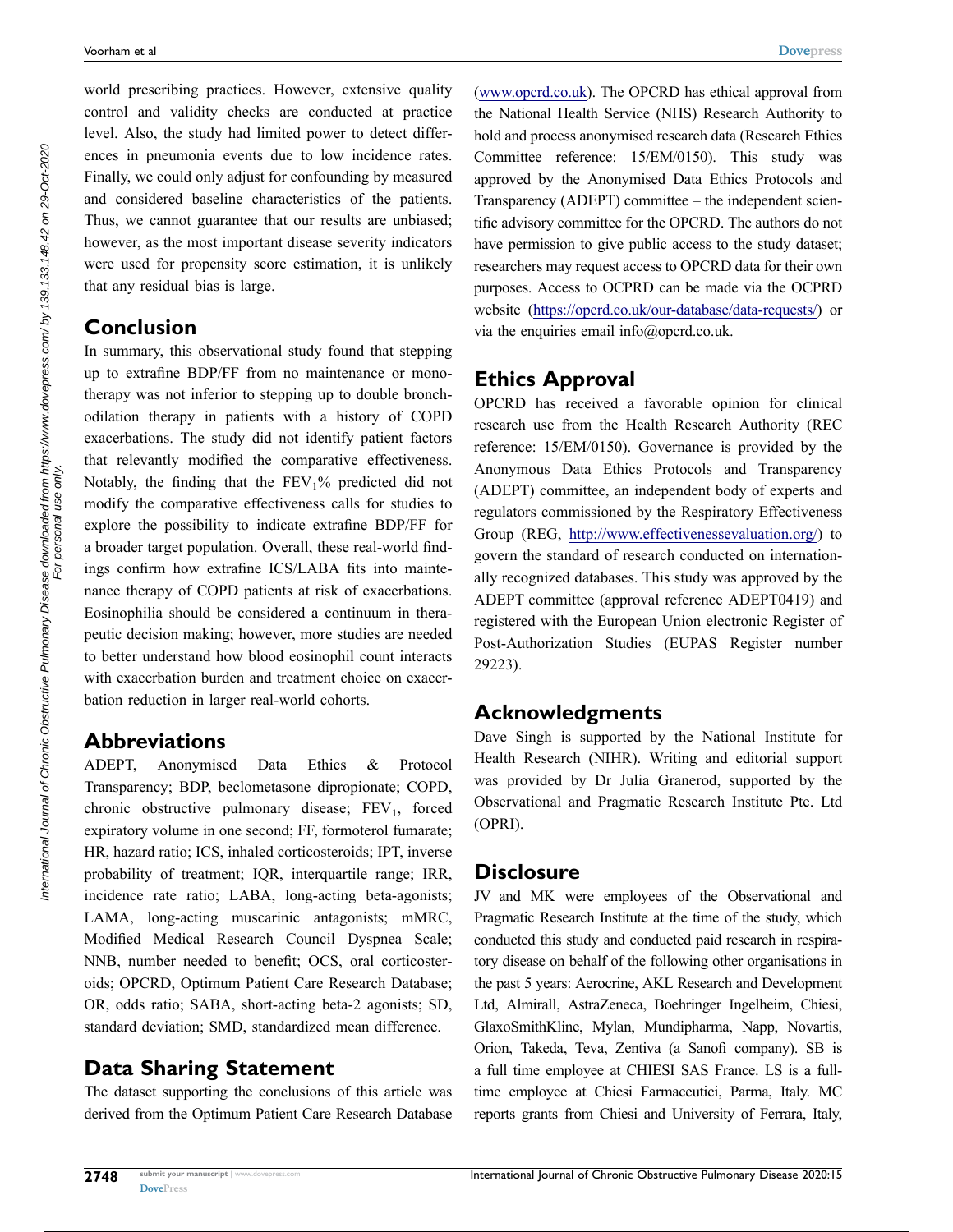outside the submitted work, and personal fees from Chiesi, AstraZeneca, Boehringer Ingelheim, Alk-Abello, GlaxoSmithKline, Novartis, Zambon. LMF reports lecture fees and/or consultancies from Alfasigma, AstraZeneca, Chiesi, Boehringer Ingelheim, GlaxoSmithKline, Lusofarmaco, Merck, Novartis, Zambon, and Verona Pharma. HAMK reports grants and consultancy/advisory board participation from/for AstraZeneca, Boehringer Ingelheim, Chiesi, GlaxoSmithKline, and Novartis, all outside the submitted work. All were paid to his institution. JLLC has received over the last 3 year honoraria for lecturing, scientific advice, participation in clinical studies or writing for publications for: AstraZeneca, Boehringer Ingelheim, Chiesi, CSL Behring, Esteve, Ferrer, Gebro, GlaxoSmithKline, Grifols, Menarini, Novartis, Rovi, and Teva. NR reports grants and personal fees from Boehringer Ingelheim, Novartis, and Pfizer, and personal fees from Teva, GSK, AstraZeneca, Chiesi, Sanofi, Trudell, and Zambon. DS has received personal fees from GSK, Cipla, Genentech and Peptinnovate, and personal fees and grant support from AstraZeneca, Boehringer Ingelheim, Chiesi, Glenmark, Gossamerbio, Menarini, Mundipharma, Novartis, Pfizer, Pulmatrix, Theravance and Verona. CFV gave presentations at symposia and/or served on scientific advisory boards sponsored by AstraZeneca, Boehringer Ingelheim, CSL Behring, Chiesi, GlaxoSmithKline, Grifols, Menarini, Novartis, Nuvaira, OmniaMed, and MedUpdate. DBP has board membership with Amgen, AstraZeneca, Boehringer Ingelheim, Chiesi, Circassia, Mylan, Mundipharma, Novartis, Regeneron Pharmaceuticals, Sanofi Genzyme, Teva Pharmaceuticals, Thermofisher; consultancy agreements with Amgen, AstraZeneca, Boehringer Ingelheim, Chiesi, GlaxoSmithKline, Mylan, Mundipharma, Novartis, Pfizer, Teva Pharmaceuticals, Theravance; grants and unrestricted funding for investigator-initiated studies (conducted through Observational and Pragmatic Research Institute Pte Ltd) from AstraZeneca, Boehringer Ingelheim, Chiesi, Circassia, Mylan, Mundipharma, Novartis, Pfizer, Regeneron Pharmaceuticals, Respiratory Effectiveness Group, Sanofi Genzyme, Teva Pharmaceuticals, Theravance, UK National Health Service; payment for lectures/speaking engagements from AstraZeneca, Boehringer Ingelheim, Chiesi, Cipla, GlaxoSmithKline, Kyorin, Mylan, Mundipharma, Novartis, Regeneron Pharmaceuticals, Sanofi Genzyme, Teva Pharmaceuticals; payment for the development of educational materials from Mundipharma, Novartis; payment for travel/ accommodation/meeting expenses from AstraZeneca,

Boehringer Ingelheim, Mundipharma, Mylan, Novartis, Thermofisher; funding for patient enrolment or completion of research from Novartis; stock/stock options from AKL Research and Development Ltd which produces phytopharmaceuticals; owns 74% of the social enterprise Optimum Patient Care Ltd (Australia and UK) and 74% of Observational and Pragmatic Research Institute Pte Ltd (Singapore); 5% shareholding in Timestamp which develops adherence monitoring technology; is peer reviewer for grant committees of the Efficacy and Mechanism Evaluation programme and Health Technology Assessment; and was an expert witness for GlaxoSmithKline. The authors report no other conflicts of interest in this work.

### **References**

- <span id="page-10-0"></span>1. Tashkin DP, Pearle J, Iezzoni D, et al. Formoterol and tiotropium compared with tiotropium alone for treatment of COPD. *COPD*. [2009](#page-1-0);6(1):17–25.
- 2. van Noord JA, Aumann JL, Janssens E, et al. Combining tiotropium and salmeterol in COPD: effects on airflow obstruction and symptoms. *Respir Med*. 2010;104(7):995–1004. doi:[10.1016/j.](https://doi.org/10.1016/j.rmed.2010.02.017) [rmed.2010.02.017](https://doi.org/10.1016/j.rmed.2010.02.017)
- 3. van Noord JA, Aumann JL, Janssens E, et al. Effects of tiotropium with and without formoterol on airflow obstruction and resting hyperinflation in patients with COPD. *Chest*. 2006;129(3):509–517. doi:[10.1378/chest.129.3.509](https://doi.org/10.1378/chest.129.3.509)
- 4. Price D, Ostrem A, Thomas M, et al. Dual bronchodilation in COPD: lung function and patient-reported outcomes – a review. *Int J Chron Obstruct Pulmon Dis*. 2017;12:141–168. doi:[10.2147/COPD.S116719](https://doi.org/10.2147/COPD.S116719)
- <span id="page-10-1"></span>5. Nici L, Mammen MJ, Charbek E, et al. Pharmacologic management of chronic obstructive pulmonary disease: an official American thoracic society clinical practice guideline. *Am J Respir Crit Care Med*. [2020](#page-1-0);201(9):e56–e69. doi:[10.1164/rccm.202003-0625ST](https://doi.org/10.1164/rccm.202003-0625ST)
- <span id="page-10-2"></span>6. Tashkin DP, Strange C. Inhaled corticosteroids for chronic obstructive pulmonary disease: what is their role in therapy? *Int J Chron Obstruct Pulmon Dis*. [2018;](#page-1-1)13:2587–2601. doi:[10.2147/COPD.S172240](https://doi.org/10.2147/COPD.S172240)
- <span id="page-10-3"></span>7. Siddiqui SH, Pavord ID, Barnes NC, et al. Blood eosinophils: a biomarker of COPD exacerbation reduction with inhaled corticosteroids. *Int J Chron Obstruct Pulmon Dis*. [2018](#page-1-2);13:3669–3676. doi:[10.2147/COPD.S179425](https://doi.org/10.2147/COPD.S179425)
- <span id="page-10-4"></span>8. GOLD. Global strategy for the diagnosis, management, and prevention of chronic obstructive pulmonary disease - 2019 report. *Chronic Obstr Pulm Dis*. [2019.](#page-1-3)
- <span id="page-10-5"></span>9. Wedzicha JA, Banerji D, Chapman KR, et al. Indacaterolglycopyrronium versus salmeterol-fluticasone for COPD. *N Engl J Med*. [2016](#page-1-4);374(23):2222–2234. doi:[10.1056/NEJMoa1516385](https://doi.org/10.1056/NEJMoa1516385)
- <span id="page-10-6"></span>10. Lipson DA, Barnhart F, Brealey N, et al. Once-daily single-inhaler triple versus dual therapy in patients with COPD. *N Engl J Med*. [2018](#page-1-5);378(18):1671–1680.
- <span id="page-10-7"></span>11. Suissa S, Drazen JM. Making sense of triple inhaled therapy for COPD. *N Engl J Med*. [2018;](#page-1-6)378(18):1723–1724. doi:[10.1056/](https://doi.org/10.1056/NEJMe1716802) [NEJMe1716802](https://doi.org/10.1056/NEJMe1716802)
- <span id="page-10-8"></span>12. Bousquet J, Poli G, Acerbi D, et al. Systemic exposure and implications for lung deposition with an extra-fine hydrofluoroalkane beclometasone dipropionate/formoterol fixed combination. *Clin Pharmacokinet*. [2009;](#page-1-7)48:347–358.
- <span id="page-10-9"></span>13. Postma DS, Roche N, Colice G, et al. Comparing the effectiveness of small-particle versus large-particle inhaled corticosteroid in COPD. *Int J Chron Obstruct Pulmon Dis*. [2014;](#page-1-8)9:1163–1186.